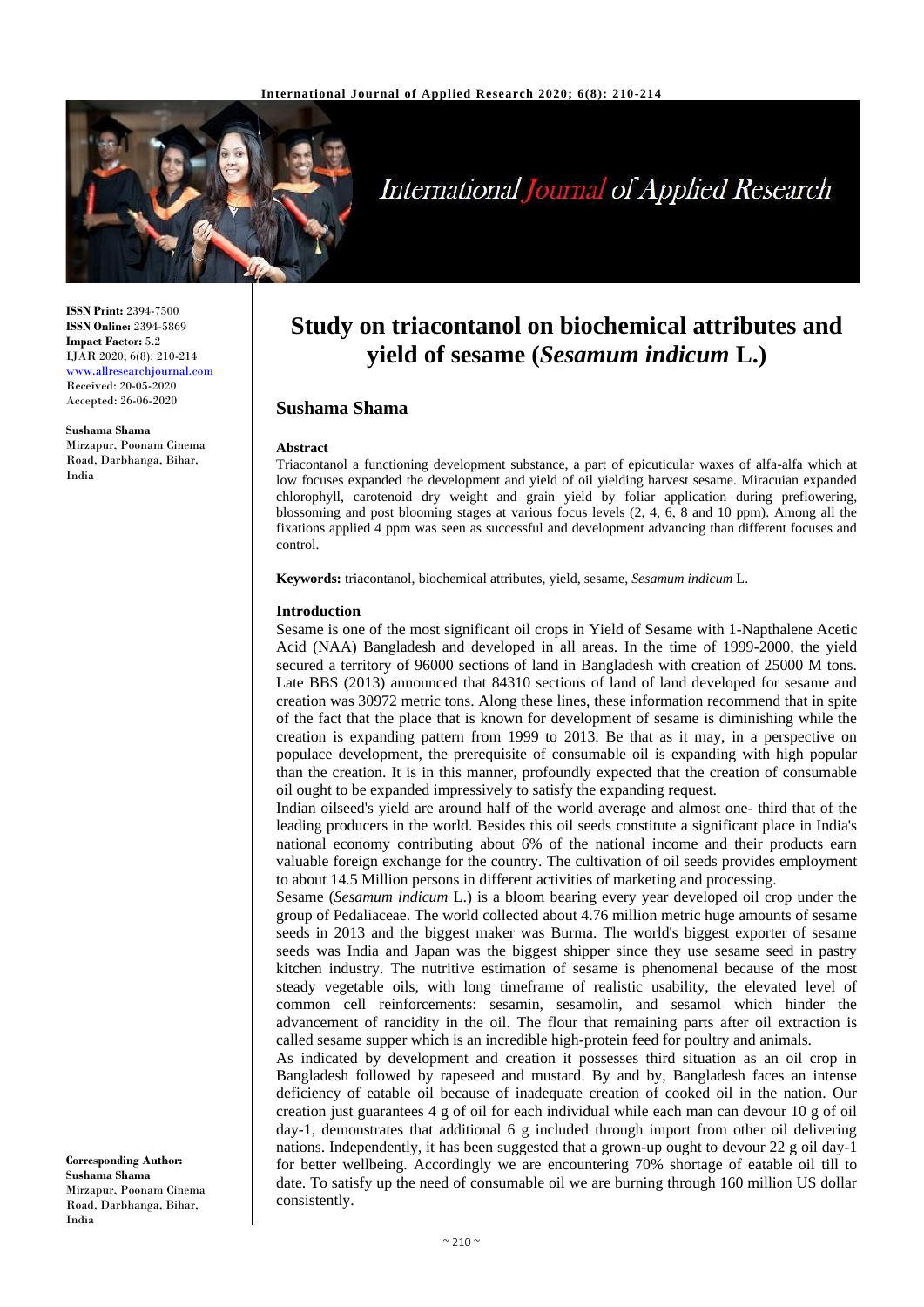# **Material and Method**

The oil seed crops occupy an important place in agricultural economy in India, contributing about 6% of the national income and their products earn valuable foreign exchange for the country. There are about nine important cultivated oil seed crops commonly grown in India *viz*., groundnut, mustard, safflower, sesame, sunflower, castor, Niger, linseed and cotton. Oil seeds are the main source of vegetable fats as well as cheap and rich source of protein in predominently vegetarian diet of people all over the world. The vegetable oil (drying and semidrying oil) not only form the essential part of human diet but also serves as an important raw material for industries and in manufacturing of various other products.

All the data collected on growth, productivity and biochemical attributes were subjected to statistical analysis of variance subjected to randomised black design as described by Panse and Sukhatme (1985).

# **Results and Discussion**

The outcome got from the perception taken during the investigation of Miraculan on development, profitability and biochemical boundaries in three oil seed crops (Mustard, Safflower and Sesame) are created in the tables from 1-3 and figures 1-3.

Miraculan increase the shoot length with all the concentrations from 2 to 10 ppm. The gradual increase was noted from 35 to 65 DAS as compared to control. In case of mustard plants, the increase of shoot length was recorded from 1.29 to 34.96% over control. The maximum increase with 2ppm was recorded i.c. 34.96%, 25.88%, 18.37% at 35, 50 and 65 DAS, respectively as compared to control as shown Table-1.

Table 1: Effect of triacontanol on the shoot length (cm) in different oil seed crops at different stages of growth (All the data are of three replicates)

| $\overline{O}_{A_{\mathcal{S}}}$ | <b>Mustard</b>       |                     |                     | <b>Safflower</b>    |                                  |                         | <b>Sesame</b>          |                   |                         |  |
|----------------------------------|----------------------|---------------------|---------------------|---------------------|----------------------------------|-------------------------|------------------------|-------------------|-------------------------|--|
| Conc.<br>(ppm)                   | 35                   | 50                  | 65                  | 35                  | 50                               | 65                      | 35                     | 50                | 65                      |  |
| Con.                             | 42.76                | 63.28               | 80.43               | 26.12               | 41.67                            | 72.86                   | 34.67                  | 43.66             | 76.6                    |  |
|                                  | $\pm 0.37$           | $\pm 0.14$          | $\pm 0.35$          | $\pm 0.14$          | $\pm 0.14$                       | $\pm 0.02$              | $\pm 0.14$             | $\pm 0.03$        | $\pm 0.22$              |  |
| $\overline{2}$                   | 65.53                | 85.11               | 98.78               | 32.33               | 47.33                            | 84.27                   | 40.33                  | 48.12             | 85.2                    |  |
|                                  | $\pm 0.40$           | $\pm 0.45$          | $\pm 1.12$          | $\pm 0.55$          | $\pm 0.15$                       | ±1.12                   | $\pm 0.18$             | $\pm 0.04$        | $\pm 0.36$              |  |
| $\overline{4}$                   | 60.83                | 80.35               | 91.38               | 30.67               | 45.67                            | 80.15                   | 38.33                  | 46.00             | 84.0                    |  |
|                                  | $\pm 0.12$           | $\pm 0.39$          | $\pm 1.31$          | $\pm 0.31$          | $\pm 0.34$                       | $\pm 0.55$              | $\pm 3.5$              | $\pm 0.12$        | $\pm 1.35$              |  |
| 6                                | 55.14                | 69.50               | 88.26               | 28.33               | 44.00                            | 76.63                   | 37.00                  | 45.67             | 82.0                    |  |
|                                  | $\pm 0.29$           | $\pm 0.12$          | $\pm 0.55$          | $\pm 0.24$          | $\pm 0.12$                       | $\pm 0.35$              | $\pm 0.22$             | $\pm 0.03$        | $\pm 0.33$              |  |
| 8                                | 50.18<br>$\pm 0.23$  | 65.78<br>$\pm 0.03$ | 84.06<br>$\pm 0.09$ | 27.67<br>$\pm 0.16$ | $\cdot$ *<br>42.00<br>$\pm 0.31$ | $73.25$ *<br>$\pm 0.22$ | $36.33*$<br>$\pm 0.15$ | $44.33*$<br>±1.12 | $80.33^*$<br>$\pm 0.37$ |  |
| 10                               | $43.28$ <sup>*</sup> | $64.00*$            | $81.75*$            | $26.25^{\star}$     | 41.85 $^{\star}$ 1               | $72.96*$                | $35.15*$               | 43.82 $*$         | $78.33*$                |  |
|                                  | $\pm 0.31$           | $\pm 0.40$          | $\pm 0.02$          | $\pm 0.09$          | $\pm 0.06$                       | $\pm 0.12$              | ±0.16                  | ±0.35             | $\pm 0.25$              |  |
| C.D. at<br>5% level              | 1.46                 | 2.12                | 2.37                | 1.57                | 2.35                             | 2.12                    | 2.13                   | 2.12              | 1.45                    |  |

DAS: Days after sowing, Conc.: Concentration,  $*$ : Non-Significant, Con.: Control

Overall, cumulative effect of two doses of Miraculan that is from pre-flowering to flowering shows greater increase as compared from flowering to post flowering. The increase in shoot length was still more with three cumulative doses of 8 and 10 ppm than that of the control.

In case of safflower, the increase in shoot length recorded with all the concentrations, from 2-10 ppm (overall 0.14 to 19.20%) as compared to control. All the concentrations except 8 and 10 ppm showed a significant increase in shoot length. The optimum increase was observed with 2 ppm i.e. 19.20%, 11.95% and 13.35% at 35, 50 and 65 DAS,

respectively as shown Table-1. Initially at pre-flowering stage (35 DAS) Miraculan 2, 4 and 6 ppm was more effective as compared to 50 and 65 DAS.

The data recorded for root length showed higher increase from vegetative to flowering than flowering to post flowering. In case of mustard plants, 2 ppm was the most effective dose, from 35 to 65 DAS with 3 doses. The cumulative effect was higher with 2, 4, and 6 ppm than control. 10ppm of miraculan showed non-significant change at all the observations in mustard as shown in Table-2.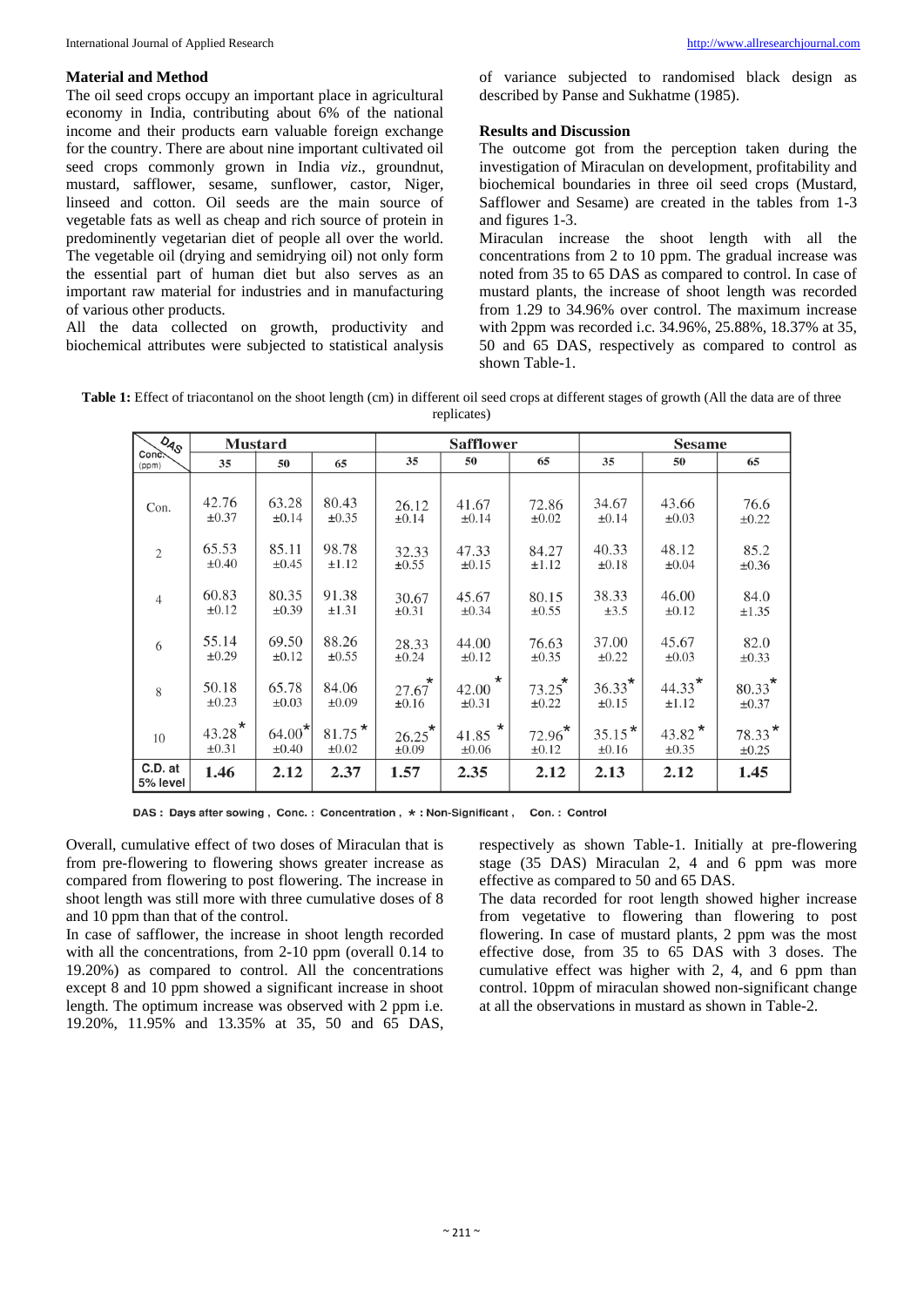Table 2: Effect of triacontanol on the root length (cm) in different oil seed crops at different stages of growth (All the data are average three replicates)

| $Q_{A_S}$           | <b>Mustard</b>         |                                |                                | <b>Safflower</b>               |                                |                         | <b>Sesame</b>          |                                |                                |
|---------------------|------------------------|--------------------------------|--------------------------------|--------------------------------|--------------------------------|-------------------------|------------------------|--------------------------------|--------------------------------|
| Conc.<br>(ppm)      | 35                     | 50                             | 65                             | 35                             | 50                             | 65                      | 35                     | 50                             | 65                             |
| Con.                | 7.53<br>$\pm 0.12$     | 13.00<br>$\pm 0.31$            | 16.12<br>$\pm 0.04$            | 16.33<br>$\pm 0.41$            | 19.40<br>±1.23                 | 23.42<br>$\pm 0.11$     | 9.33<br>$\pm 0.01$     | 16.50<br>$\pm 0.33$            | 21.00<br>$\pm 1.13$            |
| $\overline{2}$      | 10.70<br>$\pm 0.02$    | 16.26<br>$\pm 0.21$            | 20.16<br>$\pm 1.11$            | 19.44<br>$\pm 0.23$            | 23.27<br>$\pm 0.35$            | 30.72<br>$\pm 0.03$     | 12.23<br>$\pm 0.33$    | 21.24<br>$\pm 0.26$            | 27.25<br>$\pm 1.22$            |
| $\overline{4}$      | 10.12<br>$\pm 0.06$    | 15.12<br>$\pm 0.22$            | 19.00<br>$\pm 0.35$            | 18.40<br>$\pm 0.30$            | 22.63<br>$\pm 0.60$            | 27.83<br>$\pm 0.22$     | 11.53<br>$\pm 0.34$    | 19.30<br>±1.15                 | 26.12<br>$\pm 0.46$            |
| 6                   | 9.75<br>$\pm 0.12$     | 14.36<br>$\pm 0.05$            | 18.26<br>$\pm 0.21$            | 17.23<br>$\pm 0.05$            | 21.33<br>$\pm 0.33$            | 26.12<br>$\pm 1.12$     | 10.12<br>$\pm 0.15$    | 18.28<br>$\pm 0.34$            | 23.83<br>$\pm 0.35$            |
| 8                   | 9.05<br>$\pm 0.45$     | $\star$<br>13.67<br>$\pm 0.30$ | 17.00<br>$\pm 1.12$            | 16.75<br>$\pm 0.14$            | 20.47<br>$\pm 1.20$            | 24.07<br>$\pm 0.45$     | $9.85^*$<br>$\pm 1.12$ | 17.40<br>$\pm 0.42$            | $\star$<br>22.25<br>$\pm 0.33$ |
| 10                  | $7.60^*$<br>$\pm 1.21$ | $\star$<br>13.33<br>$\pm 1.21$ | $\star$<br>16.40<br>$\pm 0.35$ | $\star$<br>16.47<br>$\pm 0.11$ | $\star$<br>20.12<br>$\pm 0.45$ | $23.67$ *<br>$\pm 0.32$ | $9.42^*$<br>$\pm 0.54$ | $\star$<br>17.00<br>$\pm 0.15$ | $22.00^*$<br>$\pm 0.15$        |
| C.D. at<br>5% level | 1.20                   | 0.75                           | 0.84                           | 1.12                           | 0.95                           | 0.98                    | 1.34                   | 0.72                           | 1.41                           |

DAS: Days after sowing, Conc.: Concentration, \*: Non-Significant, Con.: Control

Overall, the maximum increase in root length was 30.0%, 31.25% and 29.15% at 35, 50 and 65 DAS, respectively with 2 ppm in comparison with control. Safflower and sesame also showed similar increasing effect of miraculan on lateral branches but the maximum increase was 43.00% in case of safflower with 2 ppm concentration over control. The cumulative effect of all the concentrations except 10 ppm showed the number of increased laterals from 1 to 3. In sesame, the maximum increase recorded with 2 ppm i.e. 42.82%, 44.23% and 44.35% at 35, 50 and 65 DAS, respectively over control as shown Table-3.

Table 1: effect of triacontanol on the number of branches/plant in different oil seed crops at different stages of growth (All the data are of three replicates)

| $\sqrt{a_{4S}}$<br>Conc <sub>1</sub> | <b>Mustard</b>               |                              |                        | <b>Safflower</b>        |                              |                               | <b>Sesame</b>                |                               |                       |
|--------------------------------------|------------------------------|------------------------------|------------------------|-------------------------|------------------------------|-------------------------------|------------------------------|-------------------------------|-----------------------|
| (ppm)                                | 35                           | 50                           | 65                     | 35                      | 50                           | 65                            | 35                           | 50                            | 65                    |
| Con.                                 | 3.0                          | 6.0                          | 7.3                    | 3.0                     | 6.3                          | 11.0                          | 2.0                          | 2.7                           | 3.3                   |
|                                      | $\pm 0.34$                   | $\pm 0.35$                   | ±2.05                  | $\pm 1.30$              | ±1.22                        | ±0.35                         | $\pm 0.54$                   | $\pm 0.35$                    | $\pm 1.32$            |
| 2                                    | 5.3                          | 8.3                          | 10.0                   | 5.7                     | 10.0                         | 14.0                          | 3.5                          | 5.0                           | 6.7                   |
|                                      | $\pm 1.12$                   | $\pm 0.75$                   | ±0.34                  | $\pm 0.30$              | $\pm 0.80$                   | ±1.25                         | $\pm 0.67$                   | $\pm 0.33$                    | $\pm 1.33$            |
| $\overline{4}$                       | 5.0                          | 7.6                          | 9.3                    | 4.0                     | 9.7                          | 13.0                          | 3.0                          | 4.3                           | 5.5                   |
|                                      | ±0.54                        | $\pm 0.15$                   | $\pm 0.35$             | $\pm 0.15$              | $\pm 0.73$                   | $\pm 1.22$                    | $\pm 1.23$                   | $\pm 0.76$                    | ±0.64                 |
| 6                                    | 4.7                          | 7.0                          | 9.0                    | 3.7                     | 9.2                          | 12.0                          | 2.5                          | 4.0                           | 4.3                   |
|                                      | $\pm 0.94$                   | $\pm 0.34$                   | ±0.73                  | $\pm 0.33$              | $\pm 0.25$                   | $\pm 0.46$                    | $\pm 1.15$                   | $\pm 0.34$                    | $\pm 0.33$            |
| 8                                    | 4.0                          | 6.7                          | 7.7                    | 3.3                     | 8.3                          | 11.7                          | 2.3                          | 3.0                           | 4.6                   |
|                                      | $\pm 1.22$                   | $\pm 0.33$                   | $\pm 0.33$             | ±1.25                   | $\pm 0.35$                   | $\pm 0.36$                    | $\pm 0.73$                   | $\pm 0.35$                    | $\pm 0.45$            |
| 10                                   | $\star$<br>3.3<br>$\pm 0.32$ | $\star$<br>6.3<br>$\pm 1.25$ | $7.5^{\star}$<br>±0.45 | $\star$<br>3.0<br>±0.45 | $\star$<br>6.7<br>$\pm 0.73$ | $\star$<br>11.3<br>$\pm 0.45$ | $\star$<br>2.0<br>$\pm 0.33$ | $^\star$<br>2.8<br>$\pm 0.45$ | $3.3^*$<br>$\pm 0.33$ |
| C.D. at<br>5% level                  | 0.34                         | 0.45                         | 0.23                   | 0.32                    | 0.42                         | 0.32                          | 0.26                         | 0.16                          | 0.32                  |

DAS: Days after sowing, Conc.: Concentration, \*: Non-Significant, Con.: Control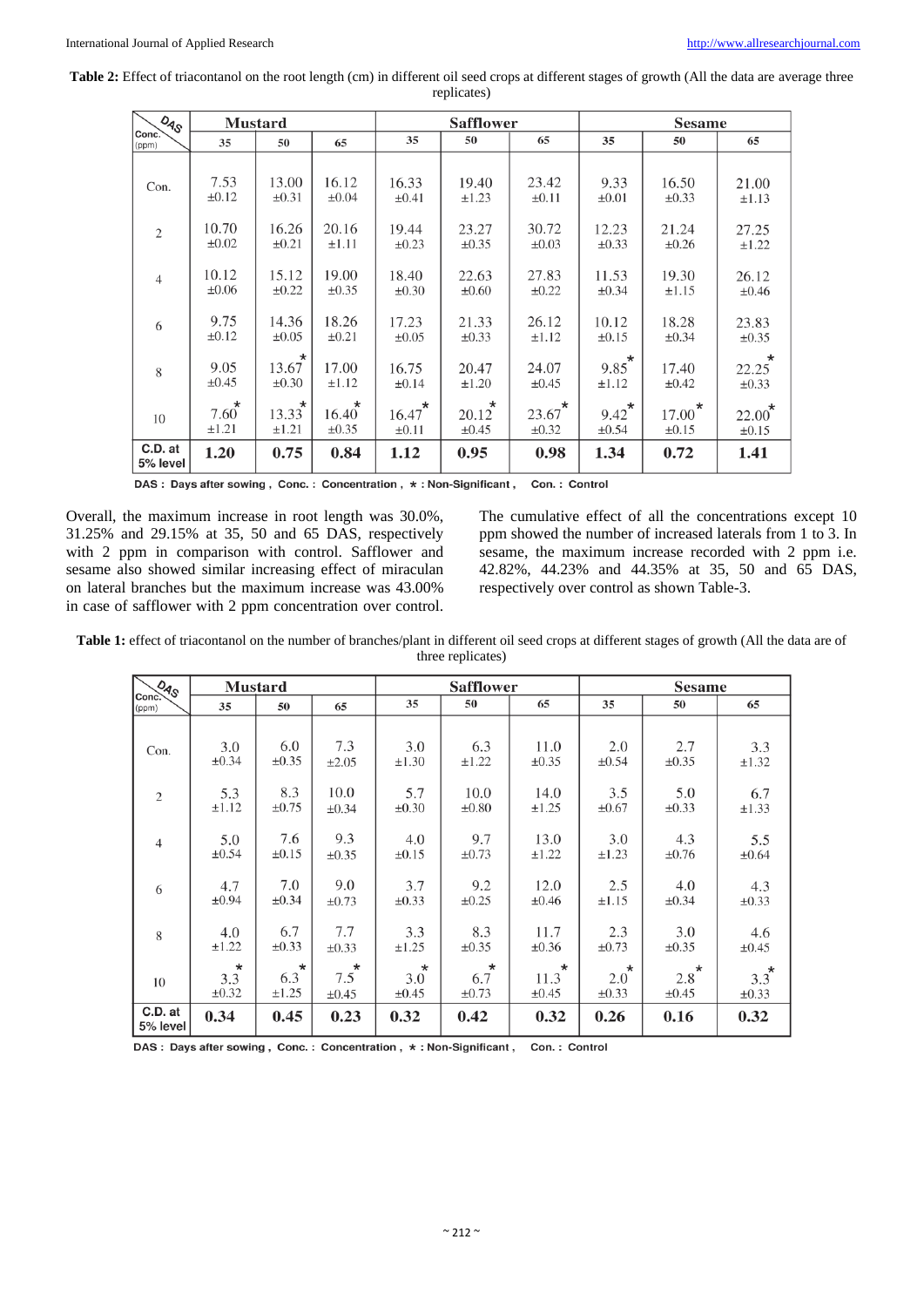In this case, the number of laterals in 2 ppm were more as compared to other treatments and control. As it is clear as shown in Fig. 1.



**Fig 1:** Effect of Triacontanol on the Total Seed Yield per hectare (q/ha) in Mustard, Safflower and Sesame.

All the concentrations significantly enhanced the total yield (q/ha) except 10 ppm in mustard, safflower and sesame. In mustard the maximum increase noticed was 11.96% over control. In safflower and sesame total seed yield increased up to 26.71% and 20.14% with 2 ppm of miraculan as compared to control. Overall, miraculan proved to be more beneficial in case of safflower as compared to mustard and sesame.

The data collected on economic yield over biological yield on the basis of harvest index clearly showed that 2 ppm is the most effective concentrations, Harvest index was increased significantly with all the concentration except 10 ppm. The increase recorded from 3.13% to 36.84% in mustard, 1.43% to 22.27% in safflower and 1.55% to 18.20% in sesame, over control as shown in Fig.-2).



**Fig 2:** Effect of Triacontanol on the Harvest Index in Mustard, Safflower and Sesame

The leaves collected at three different stages of growth, in all the three oil seed crops, showed differently increased chlorophyll content (mg/g fresh wt). All the concentrations significantly enhanced the photosynthetic pigment except 10

ppm of miraculan. In case of mustard and sesame 2, and 4 ppm enhanced chlorophyll content from 35 to 65 DAS, while in safflower only 2 ppm showed the increasing trend as shown in Fig.-3).



**Fig 3:** Effect of Triacontanol on the Chlorophyll Content in leaves (mg/g fresh wt.) of Mustard, Safflower and Sesame at different stages of growth